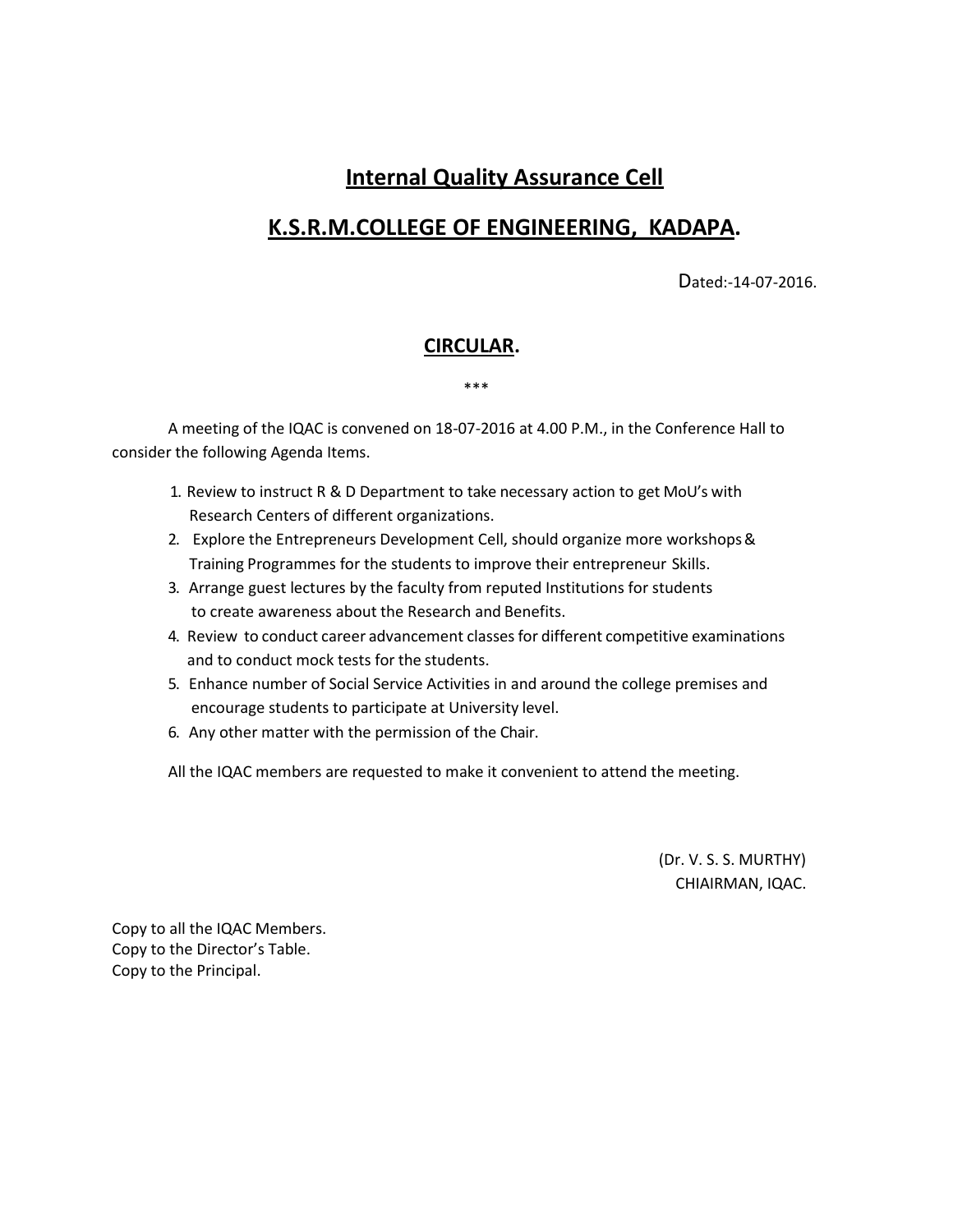## **K.S.R.M.COLLEGE OF ENGINEERING: KADAPA MINUTES OF THE MEETING OF IQAC.**

\*\*\* Date:-18-07-2016.

During the course of the IQAC meeting held on 18-07-2016 at 4.00 p.m., in the Conference Hall, the following members were present:-

| 1. Dr. V.S.S. Murty, Prof & Principal.                   | Chairperson. |
|----------------------------------------------------------|--------------|
| 2. Prof. G. Srenivasa Reddy, CE Dept                     | Member.      |
| 3. Dr. I. Sreevani, Assistant Professor                  | Member.      |
| 4. Prof. M.V. Narayana, ECE Dept.,                       | Member.      |
| 5. Sri Harikishore Reddy, Industrialist.                 | Member.      |
| 6. Dr D.Ravikanth, Associate Professor, ME Dept.,        | Member       |
| 7. Sri M. Bhaskar Reddy, Associate Professor, EEE Dept., | Member.      |
| 8. Dr. V. Lokeswara Reddy, Associate Professor, CSE Dept | Member       |
| 9. Mr. B.V.S.S. Sai, II Year Mech., Engg., Student       | Member.      |
| 10. Prof. B. Anuradha, Hod ECE, SVU, Tuirupati           | Member.      |
| 11. Sri R. Rama Krishna Reddy, Associate Prof. ME Dept   | Member.      |
| 12. Smt. G. Hemalatha, Associate Prof., ECE Dept.,       | Coordinator. |
|                                                          |              |

At the outset the coordinator, IQAC welcomed Hon'ble Chairman and the members of the IQAC requested Hon'ble Chairman to initiate.

Hon'ble Chairman also welcomed all the members of the IQAC.

During the Course of the Meeting the IQAC Committee has resolved the Agenda Items as follows.

### **AGENDA ITEMS:-**

- 1. Review to instruct R & D Department to take necessary action to get MoU's with Research Centers of different organizations.
- 2. Explore the Entrepreneurs Development Cell, should organize more workshops& Training Programmes for the students to improve their entrepreneur Skills.
- 3. Arrange guest lectures by the faculty from reputed Institutions for students to create awareness about the Research and Benefits.
- 4. Review to conduct career advancement classesfor different competitive examinations and to conduct mock tests for the students.